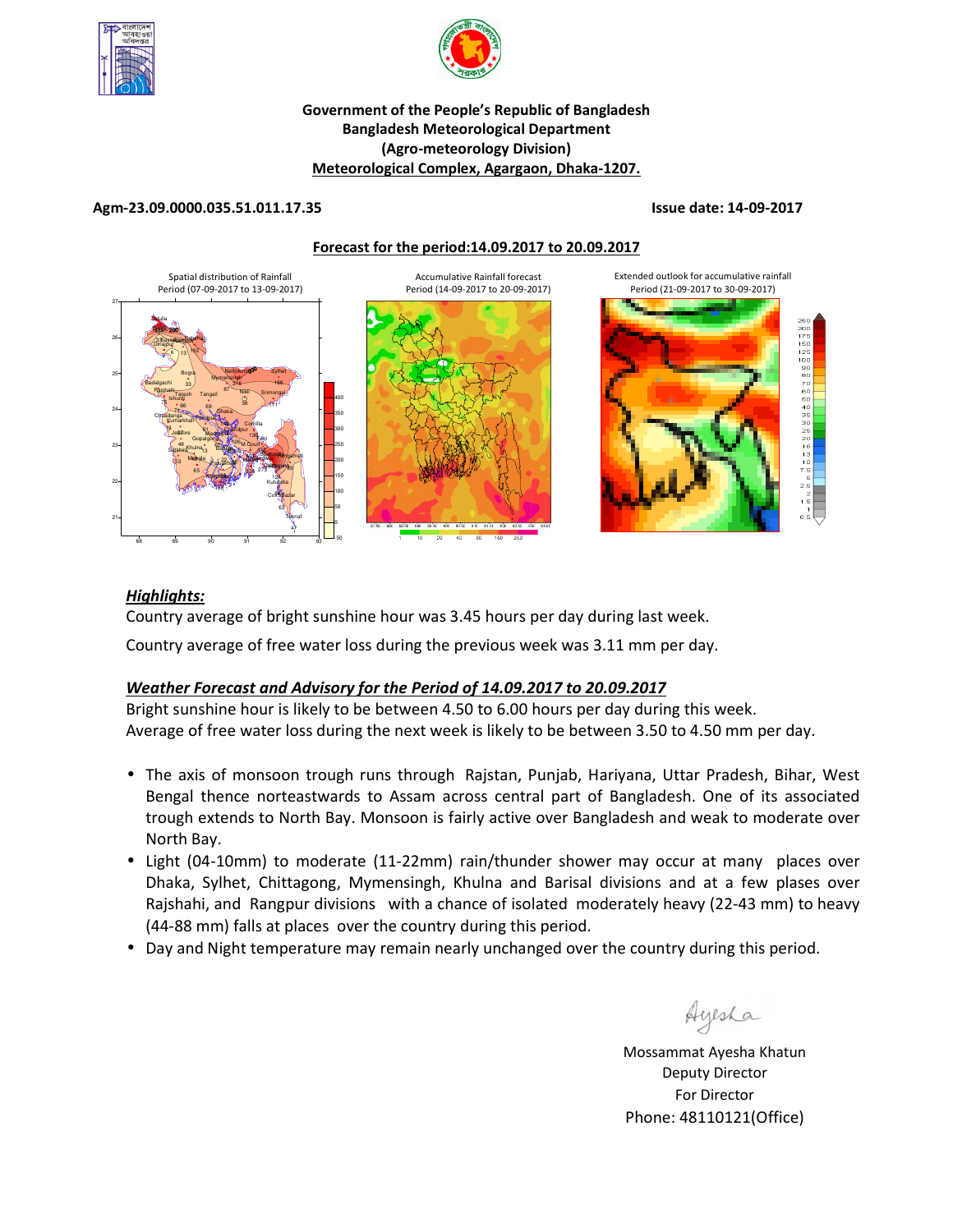#### *Short Weather description; Period: 07.09.2017 to 13.09.2017*

#### *Maximum And Minimum Temperature (Range and Extreme)*

| <b>Divisions</b> | Maximum                                               | Highest maximum               |  |      | Minimum                  | Lowest minimum           |                      |                   |                |
|------------------|-------------------------------------------------------|-------------------------------|--|------|--------------------------|--------------------------|----------------------|-------------------|----------------|
|                  | temperature                                           | temperature in <sup>"</sup> C |  |      |                          | temperature              | temperature in $^0C$ |                   |                |
|                  | range in <sup>o</sup> C                               |                               |  |      |                          | Range in <sup>o</sup> C  |                      |                   |                |
| <b>Dhaka</b>     | 35.5 $\degree$ C<br>27.0                              | °c<br>35.5<br>Tangail         |  | 24.0 |                          | 28.3 $^0C$               | Dhaka & Gopalgong    | 28.3              | $^{0}C$        |
| Mymensingh       | 33.4 <sup>0</sup> C<br>26.0<br>$\sim$                 | °c<br>Mymensingh<br>33.4      |  | 23.6 |                          | 27.9 $^{\circ}$ C        | Netrokona            | 27.9              | $^0C$          |
| Chittagong       | 35.0 $\degree$ C<br>25.5<br>$\overline{\phantom{a}}$  | °C<br>Chandpur<br>35.0        |  | 23.0 | $\overline{\phantom{0}}$ | 27.6 $^0C$               | Rangamati            | 27.6              | $^0C$          |
| Sylhet           | $-33.5\,^0C$<br>26.8                                  | $^0C$<br>33.5<br>Srimongal    |  | 23.6 |                          | $25.9^{\circ}$ C         | Sylhet               | 25.9 $^{\circ}$ C |                |
| Rajshahi         | 36.2 $\degree$ C<br>30.2<br>$\overline{a}$            | °C<br>Rajshahi<br>36.2        |  | 23.5 |                          | 28.2 $\degree$ C         | Ishurdi              | 28.2              | ັ′ເ            |
| Rangpur          | 34.9 $^{\circ}$ C<br>27.6<br>$\overline{\phantom{a}}$ | °c<br>Dinajpur<br>34.9        |  | 24.3 |                          | 27.7 <sup>o</sup> C      | Rajarhat             | 27.7              | ് $\mathsf{C}$ |
| Khulna           | 36.4 $\mathrm{C}$<br>29.0<br>$\overline{a}$           | °C<br>36.4<br>Jessore         |  | 24.2 |                          | 28.0 $\degree$ C         | Jessore              | 28.0              |                |
| <b>Barisal</b>   | $35.4^{\circ}$ C<br>29.0                              | °C<br><b>Bhola</b><br>35.4    |  | 22.0 |                          | $27.2 \, ^0\overline{C}$ | <b>Bhola</b>         | 27.2              |                |

#### *:Rainfall analysis and average temperature:-*

| Name of the      | Name of the     | Total    | Normal       | Deviation | Total |      | Average Average | Average                      | Average         | Average           | Average         |
|------------------|-----------------|----------|--------------|-----------|-------|------|-----------------|------------------------------|-----------------|-------------------|-----------------|
| <b>Divisions</b> | <b>Stations</b> | Rainfall | Rainfall     | in %      | Rainy | Max  | M in            | M ax.                        | Normal          | M in.             | Normal          |
|                  |                 | in (mm)  | in $(mm)$    |           | days  |      |                 | Humidity Humidity temp in °C | Max.            | temp in '         | M in.           |
|                  |                 |          |              |           |       | in % | in $%$          |                              | temp in<br>۰c   | С                 | temp in<br>°C   |
| <b>Dhaka</b>     | Dhaka           | 143      | 80           | 79        | 04    | 04   | 095             | 068                          | 32.5            | 31.8              | 26.5            |
|                  | Faridpur        | 061      | 63           | -3        | 05    | 05   | $\star\star$    | $\star\star$                 | $\star\star$    | 31.5              |                 |
|                  | Madaripur       | 065      | 71           | -8        | 04    | 04   | 096             | 065                          | 32.9            | 32.0              | 26.1            |
|                  | Nikli           | 038      | $\star\star$ | $***$     | 06    | 06   | $\overline{1}$  | $\star\star$                 | $\star\star$    | $\star$           | $\star\star$    |
|                  | Tangail         | 069      | 71           | -3        | 05    | 05   | 096             | 070                          | 36.1            | 31.7              | 26.5            |
|                  | Gopalgonj       | 013      | $\star$      | $***$     | 03    | 03   | $\star\star$    | $\star\star$                 | $\star\star$    | $\star$           | $\star\star$    |
| Mymensingh       | Mymensingh      | 087      | 77           | 13        | 05    | 05   | $\star\star$    | $\star\star$                 | $\star\star$    | 31.0              | $\star\star$    |
|                  | Netrokona       | 216      | $\star$      | $***$     | 06    | 06   | 097             | 079                          | 32.2            | $\star\star$      | 26.1            |
| Chittagong       | Chittagong      | 124      | 113          | 10        | 05    | 05   | $\star\star$    | $\star\star$                 | 31.8            | 31.8              | 25.9            |
|                  | Sitakunda       | 445      | 106          | $***$     | 07    | 07   | $^{\star\star}$ | $^{\star\star}$              | $\star\star$    | 31.6              | $\star\star$    |
|                  | Rangamati       | 059      | 79           | $-25$     | 06    | 06   | 086             | 056                          | 30.7            | 31.8              | 23.6            |
|                  | Cox'sBazar      | 063      | 90           | $-30$     | 07    | 07   | $\star\star$    | $\star\star$                 | $\star\star$    | 31.3              | $\star\star$    |
|                  | Teknaf          | 047      | 105          | $-55$     | 02    | 02   | $\star\star$    | $\star\star$                 | $\star\star$    | 30.6              | $\star\star$    |
|                  | Hatiya          | 126      | 107          | 18        | 06    | 06   | $\star\star$    | $\star\star$                 | $\star\star$    | 30.6              | $\star\star$    |
|                  | Sandw ip        | 273      | 114          | 139       | 07    | 07   | $^{\star\star}$ | $^{\star\star}$              | $\star\star$    | 31.1              | $\star\star$    |
|                  | Kutubdia        | 084      | 72           | 17        | 06    | 06   | 094             | 076                          | 30.8            | 31.0              | 25.5            |
|                  | Feni            | 112      | 89           | 26        | 04    | 04   | 097             | 075                          | 31.2            | 31.3              | 25.5            |
|                  | M.Court         | 101      | 103          | $-2$      | 03    | 03   | $\star\star$    | $^{\star\star}$              | $^{\star\star}$ | 31.2              | $\star\star$    |
|                  | Chandpur        | 106      | 67           | 58        | 04    | 04   | 096             | 072                          | 32.8            | 31.6              | 26.4            |
|                  | Comilla         | 136      | 70           | 94        | 05    | 05   | 097             | 077                          | 30.3            | 31.6              | 25.7            |
| Sylhet           | Sylhet          | 166      | 124          | 34        | 07    | 07   | 098             | 080                          | 30.4            | 31.6              | 24.8            |
|                  | Srimongal       | 111      | 65           | 71        | 07    | 07   | $\star\star$    | $\star\star$                 | $\star\star$    | 32.1              | $\overline{**}$ |
| Rajshahi         | Rajshahi        | 075      | 58           | 29        | 05    | 05   | 098             | 066                          | 34.6            | 32.2              | 26.5            |
|                  | Bogra           | 033      | 62           | $-47$     | 03    | 03   | 096             | 063                          | 32.8            | 32.1              | 27.0            |
|                  | <b>Ishurdi</b>  | 071      | 56           | 27        | 03    | 03   | 096             | 059                          | 33.9            | 32.2              | 26.2            |
|                  | Badalgachi      | 007      | $\star\star$ | $***$     | 04    | 04   | $\star\star$    | $\star\star$                 | $\star\star$    | $\star$           | $\star\star$    |
|                  | Tarash          | 066      | $*$          | $***$     | 05    | 05   | $**$            | $\star\star$                 | $**$            | $\overline{\ast}$ | $\overline{**}$ |
| Rangpur          | Rangpur         | 013      | 69           | $-81$     | 04    | 04   | $\star\star$    | $\star\star$                 | $\star\star$    | 31.4              | $\star\star$    |
|                  | Dinajpur        | 009      | 72           | -88       | 03    | 03   | $\star\star$    | $\star\star$                 | $\star\star$    | 31.7              | $\star\star$    |
|                  | Sayedpur        | 006      | $\star$      | $***$     | 03    | 03   | 094             | 068                          | 32.7            | $\star$           | 26.0            |
|                  | Rajarhat        | 162      | $\star\star$ | $***$     | 04    | 04   | $\star\star$    | $\star\star$                 | $\star\star$    | $\star$           | $\star\star$    |
|                  | Tetulia         | 434      | $\star\star$ | $***$     | 06    | 06   | $^{\star\star}$ | $^{\star\star}$              | $\star\star$    | $\star$           | $\star\star$    |
|                  | Dimla           | 033      | ××           | $***$     | 04    | 04   | $**$            | $\star\star$                 | $\star\star$    | $\star$           | $**$            |
| Khulna           | Khulna          | 049      | 68           | $-28$     | 04    | 04   | $\star\star$    | $\star\star$                 | $\star\star$    | 31.9              | $\star\star$    |
|                  | Mongla          | 065      |              | $***$     | 04    | 04   | $\star\star$    | $\star\star$                 | $\star\star$    |                   | $\star\star$    |
|                  | Jessore         | 048      | 58           | $-17$     | 02    | 02   | 093             | 060                          | 35.1            | 32.4              | 26.9            |
|                  | Chuadanga       | 013      | 81           | $-84$     | 03    | 03   | $***$           | $\star\star$                 | $\star\star$    | 32.6              | $\star\star$    |
|                  | Satkhira        | 053      | 73           | $-27$     | 02    | 02   | $\star\star$    | $\star\star$                 | $\star\star$    | 31.9              | $\star\star$    |
|                  | Kumarkhali      | 027      | $\star\star$ | $***$     | 02    | 02   | $\star\star$    | $\star\star$                 | $\star\star$    | *:                | $\star\star$    |
| <b>Barisal</b>   | Barisal         | 022      | 69           | -68       | 04    | 04   | $\star\star$    | $\star\star$                 | $\star\star$    | 31.2              | $\star\star$    |
|                  | <b>Bhola</b>    | 035      | 78           | $-55$     | 04    | 04   | $\star\star$    | $\star\star$                 | $\star\star$    | 31.2              | $\star\star$    |
|                  | Patuakhali      | 039      | 101          | $-61$     | 04    | 04   | $^{\star\star}$ | $^{\star\star}$              | $^{\star\star}$ | 31.2              | $\star\star$    |
|                  | Khepupara       | 168      | 102          | 65        | 06    | 06   | 098             | 084                          | 30.9            | 30.8              | 25.3            |

N.B-.Analyses contained in this bulletin are based on preliminary un-checked data. \*\* Data not received. \*\*\* Data not available.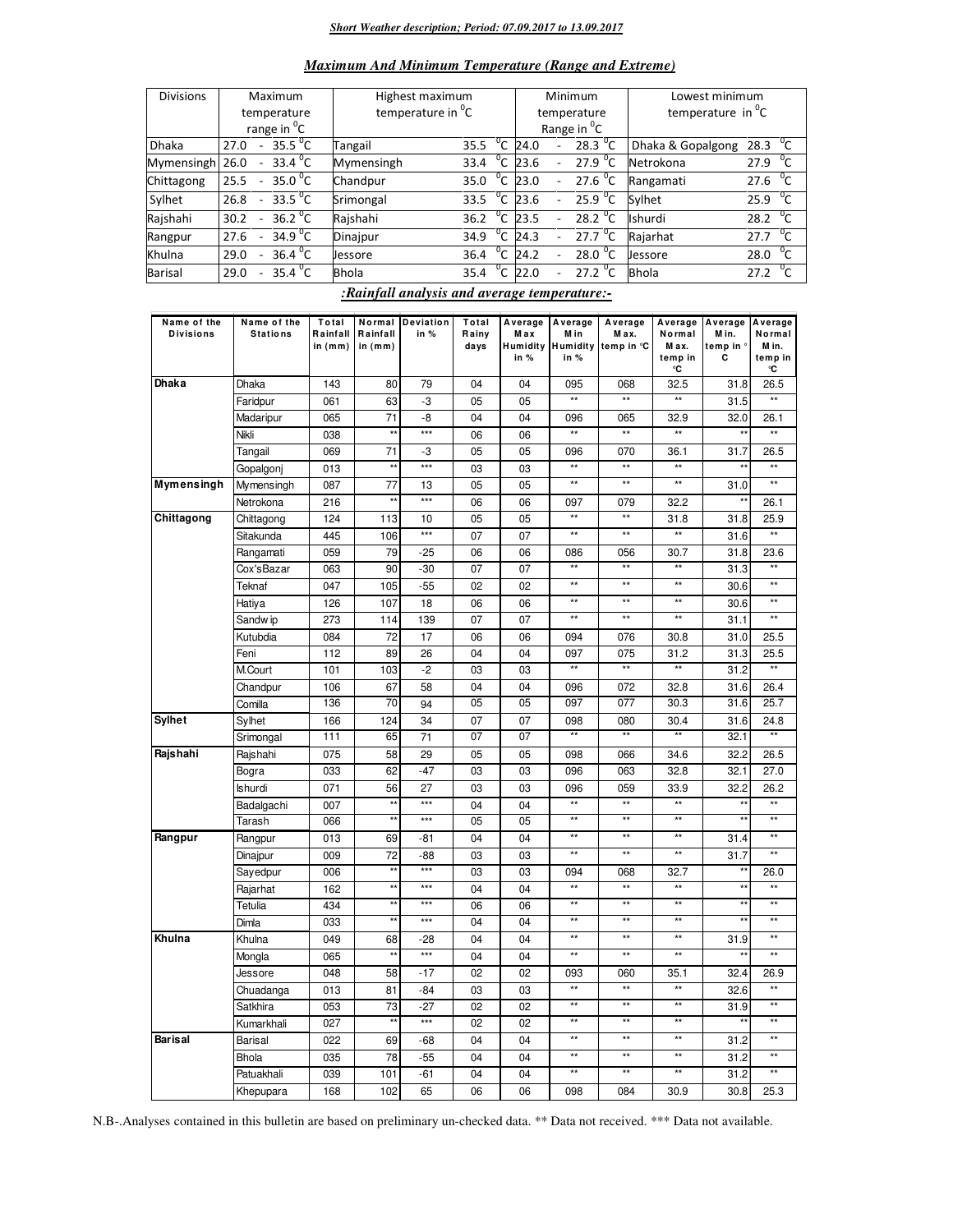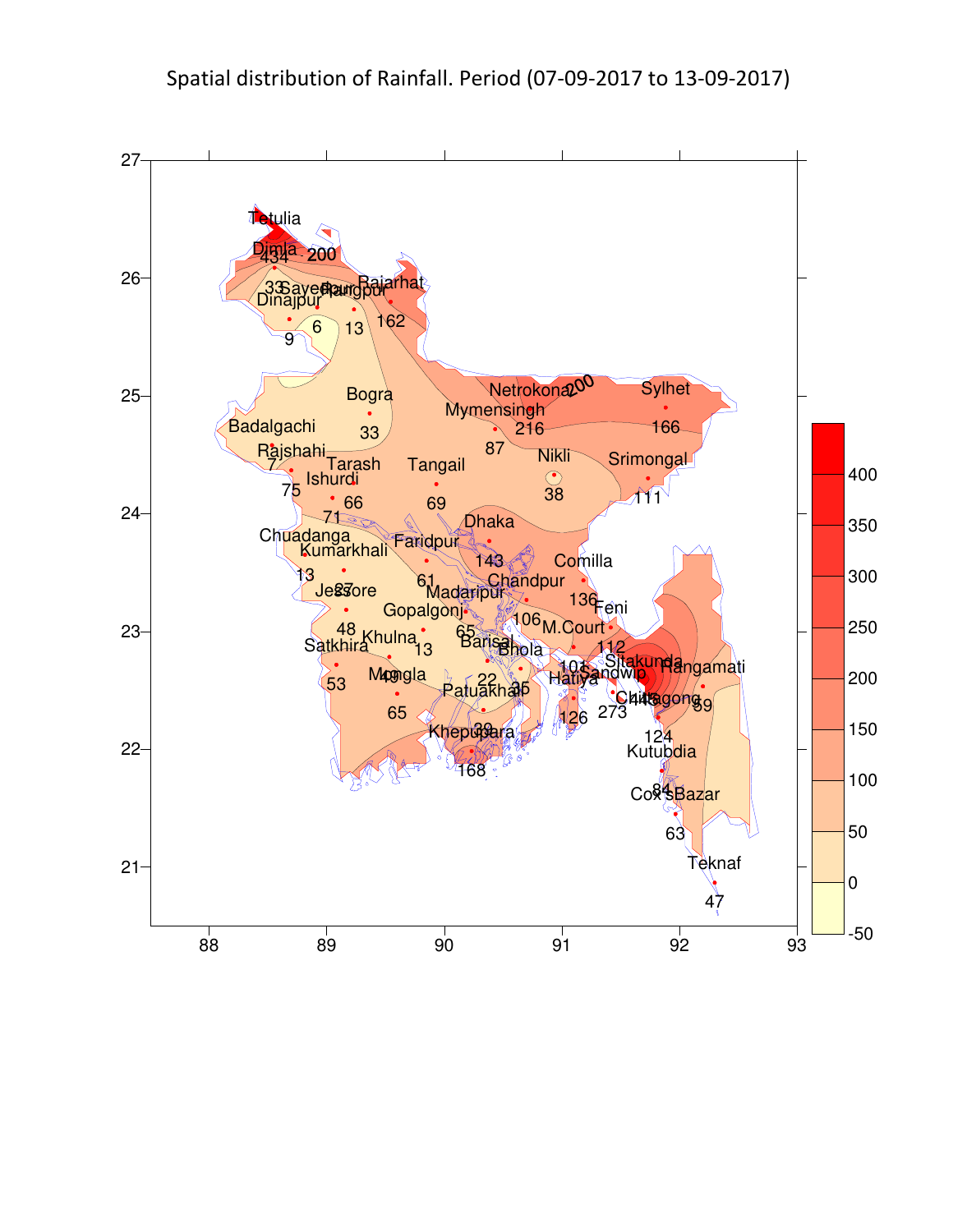



# গণপ্রজাতন্ত্রী বাংলাদেশ সরকার বাংলাদেশ আবহাওয়া অধিদপ্তর কৃষি আবহাওয়া মহাশাখা আবহাওয়া ভবন, আগারগাঁও, ঢাকা-১২০৭।

এজিএম-২৩.০৯.০০০০.০৩৫.৫১.০১১.১৭.৩৫

তারিখ: ১৪-০৯-২০১৭ খিঃ

Extended outlook for accumulative rainfall

Period (21-09-2017 to 30-09-2017)

# পূর্বাভাসের সময়কাল: ১৪-০৯-২০১৭ থেকে ২০-০৯-২০১৭

Spatial distribution of Rainfall Period (07-09-2017 to 13-09-2017)







## প্ৰধান বৈশিষ্ট্য সমূহঃ-

নত সপ্তাহে দেশের দৈনিক উজ্জল সর্যকিরণ কালের গড় ৩.৪৫ ঘন্টা ছিল । গত সপ্তাহে দেশের দৈনিক বাষ্পীভবনের গড় ৩.১১ মিঃ মিঃ ছিল।

## আবহাওয়ার পূর্বাভাসঃ- ১৪-০৯-২০১৭ থেকে ২০-০৯-২০১৭ ইং পর্যন্ত।

এ সপ্তাহে দৈনিক উজ্জল সূর্য কিরণ কাল ৪.৫০ থেকে ৬.০০ ঘন্টার মধ্যে থাকতে পারে ।

আগামী সপ্তাহের বাষ্পীভবনের দৈনিক গড় ৩.৫০ মিঃ মিঃ থেকে ৪.৫০ মিঃ মিঃ থাকতে পারে।

- মৌসুমী বায়ুর অক্ষ রাজস্থান, পাঞ্জাব, হরিয়ানা, উত্তর প্রদেশ, বিহার, পশ্চিমবঙ্গ ও বাংলাদেশের মধ্যাঞ্চল উত্তর-পূর্ব দিকে  $\bullet$ আসাম পর্যন্ত বিস্তৃত রয়েছে। এর একটি বর্ধিতাংশ উত্তর বঙ্গোপসাগর পর্যন্ত বিস্তৃত। মৌসুমী বায়ু বাংলাদেশের উপর মোটামুটি সক্রিয় এবং উত্তর বঙ্গোপসাগরে দূর্বল থেকে মাঝারী অবস্থায় বিরাজ করছে।
- এ সময়ে ঢাকা, সিলেট, চউগ্রাম, ময়মনসিংহ, খুলনা এবং বরিশাল বিভাগের অনেক স্থানে এবং রাজশাহী ও রংপুর বিভাগের কিছু কিছু স্থানে হাল্কা (০৪-১০মিঃমিঃ) থেকে মাঝারী (১১-২২ মিঃমিঃ) ধরণের বৃষ্টি/বজ্রবৃষ্টি হতে পারে। সেই সাথে দেশের কোথাও কোথাও বিচ্ছিন্নভাবে মাঝারী ধরনের ভারী (২২-৪৩ মিঃমিঃ) থেকে ভারী (৪৪-৮৮ মিঃমিঃ) বৃষ্টিপাত হতে পারে।
- এ সময়ে সারাদেশের দিন ও রাতের তাপমাত্রা প্রায় অপরিবর্তিত থাকতে পারে ।

Ayesha

(মোসাম্মৎ আয়শা খাতুন) উপ-পরিচালক পরিচালকের পক্ষে ফোনঃ ৪৮১১০১২১(দপ্তর)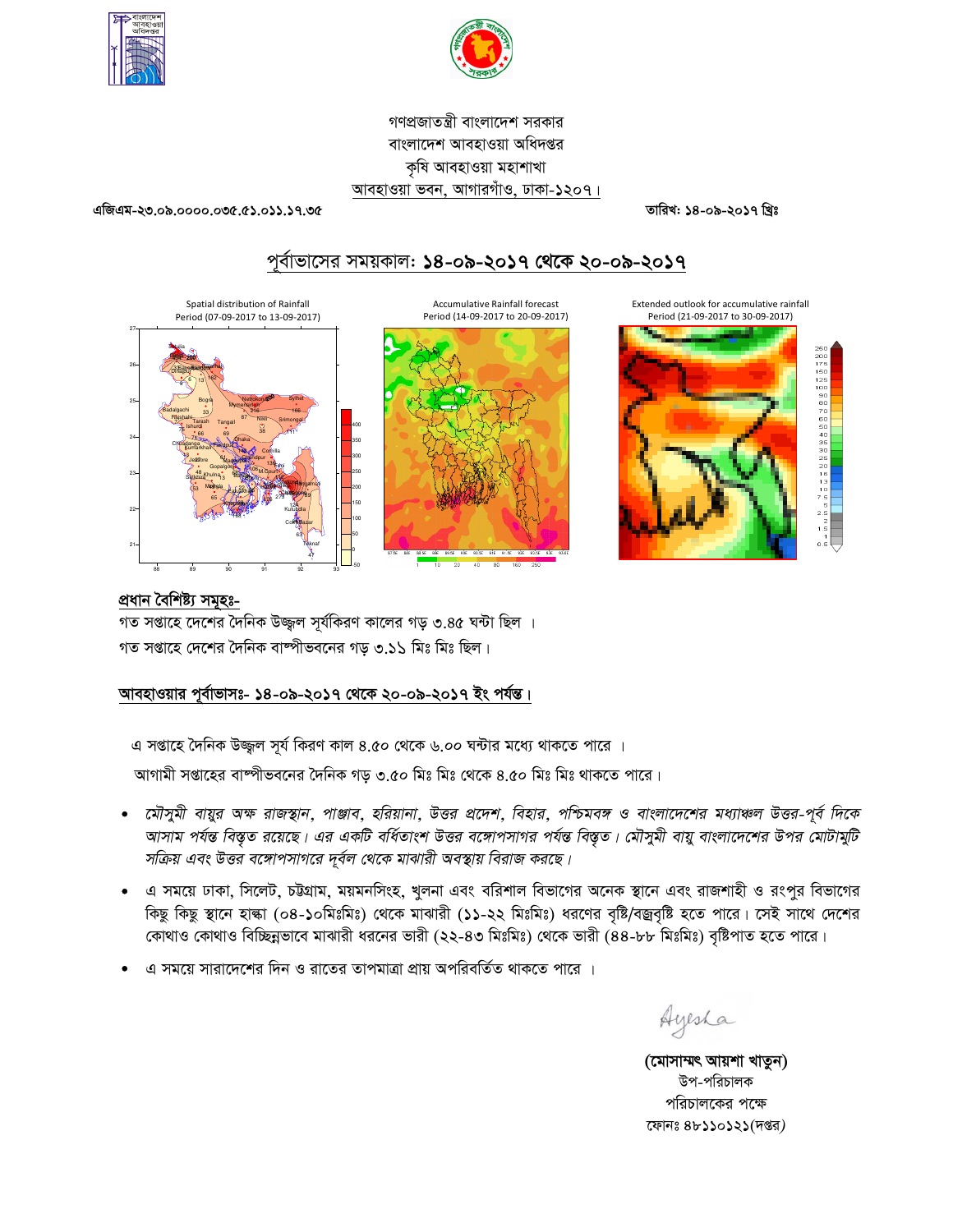#### সংক্ষিপ্ত আবহাওয়া বিবরণী, সময়: ৩১.০৮.২০১৭ থেকে ০৬.০৯.২০১৭  $\overline{a}$  and  $\overline{a}$  -

|           |                                                      |        |                      |                |                                    | <i>শবে। অ</i> ও <i>শ</i> বে।। সপ্ত |                |                               | ופומרוש                |                      |                    |           |                     |
|-----------|------------------------------------------------------|--------|----------------------|----------------|------------------------------------|------------------------------------|----------------|-------------------------------|------------------------|----------------------|--------------------|-----------|---------------------|
| বিভাগ     | সৰ্বোচ্ছ তাপমাত্ৰাৰ<br><i>পরিসর <sup>৩</sup></i> সেঃ |        |                      |                | $^\circ$ সেঃ<br>সৰ্বোচ্ছ তাপমাত্ৰা |                                    |                | সর্বোনিম্ন তাপমাত্রার         |                        | সর্বোনিম্ন তাপমাত্রা |                    |           |                     |
|           |                                                      |        |                      |                |                                    |                                    |                | <i>পরিসর <sup>৩</sup></i> সেঃ |                        | $^\circ$ সেঃ         |                    |           |                     |
| ঢাকা      | ২৭.০                                                 |        | $P^{\circ}$ 0.00 -   |                | টাঙ্গাইল                           |                                    | ৩৫.৫ ° সেঃ     | ২৪.০                          | -২৮৩                   | ° (त्र:              | ঢাকা এবং গোপালগঞ্জ |           | ২৪.০ °সেঃ           |
| ময়মনসিংহ | ২৬.০                                                 |        | - ৩৩.৪               | $^{\circ}$ সেঃ | ময়মনসিংহ                          |                                    | ৩৩.৪ ° সেঃ     | ২৩.৬                          | - ২৭.৯ $^{\circ}$ সেঃ  |                      | নেত্রকোনা          |           | ২৩.৬ ° সেঃ          |
| চট্টগ্ৰাম | ২৫.৫                                                 |        | - ৩৫.০               | $^{\circ}$ সেঃ | চাঁদপুর                            | ৩৫.০ ° সেঃ                         |                | ২৩.০                          | - ২৭.৬ $\degree$ সেঃ   |                      | রাসামাটি           |           | ২৩.০ ° সেঃ          |
| সিলেট     | ২৬.৮                                                 |        | - ৩৩.৫ °C সিঃ        |                | শ্ৰীমঙ্গল                          |                                    | ৩৩.৫ ° সেঃ     | ২৩.৬                          | - ২৫.৯ $\degree$ সেঃ   |                      | সিলেট              |           | ২৩.৬ ° সেঃ          |
| রাজশাহী   | 00.5                                                 |        | ৩৬.২ ° সেঃ           |                | রাজশাহী                            |                                    | ৩৬.২ ° সেঃ     | ২৩.৫                          | - ২৮.২ $\degree$ সেঃ   |                      | ঈশ্বরদী            |           | ২৩.৫ ° সেঃ          |
| রংপর      | ২৭.৬                                                 |        | - ৩৪.৯ $\degree$ সেঃ |                | দিনাজপুর                           |                                    | ৩৪.৯ ° সেঃ     | ২৪.৩                          | $-89.9$ $^{\circ}$ (H; |                      | রাজারহাট           |           | २ $8.0^\circ$ (प्रः |
| খুলনা     | ২৯.০                                                 | $\sim$ | ৩৬.৪                 | $^{\circ}$ সেঃ | যশোর                               | ৩৬.৪ ° সেঃ                         |                | ২৪.২                          | - ২৮.০                 | $^0$ সেঃ             | যশোর               |           | ২৪.২ °সেঃ           |
| বরিশাল    | ২৯.০                                                 |        | - ৩৫.৪               | $^\circ$ সেঃ   | ভোলা                               |                                    | ०८.८° (प: २२.० |                               | - ২৭.২ $\degree$ সেঃ   |                      | ভোলা               | ২২.০ °সেঃ |                     |

## বৃষ্টিপাত বিশ্লেষৰ এবং স্বাভাবিক তাপমাত্ৰা: -

| বিভাগের নাম | স্টেশনের নাম | মোট<br>বৃষ্টিপাত<br>(মিঃমিঃ) | ষাভাবিক<br>বৃষ্টিপাত<br>( মিঃমিঃ) | বিছ্যুতি      | মোট<br>বৃষ্টিশাতের<br>দিন | সৰ্বোচ্ছ<br>গড় আদ্ৰতা<br>( %) | সৰ্বোনিম্ন<br>আদ্ৰতা | গড় সর্বোচ্ছ<br>তাপমাত্রা<br>(ডিগ্ৰী সেঃ) | গড<br>ষভাবিক<br>তাপমাত্রা | সৰ্বোনিম্ন<br>গড়<br>তাপমাত্রা | সৰ্বোনিম্ন<br>ষাভাবিক<br>গড |
|-------------|--------------|------------------------------|-----------------------------------|---------------|---------------------------|--------------------------------|----------------------|-------------------------------------------|---------------------------|--------------------------------|-----------------------------|
|             |              |                              |                                   |               |                           |                                | ( %)                 |                                           | (ডিগ্ৰী সেঃ)              | ( %)                           | তাপমাত্রা<br>( %)           |
| ঢাকা        | ঢাকা         | 580                          | bo                                | ৭৯            | ο8                        | ০৯৫                            | ০৬৮                  | ৩২.৫                                      | ৩১.৮                      | ২৬.৫                           | ২৫.৯                        |
|             | করিদপুর      | ০৬১                          | ৬৩                                | -৩            | o¢                        | $\ast$ $\ast$                  | $\ast$ $\ast$        | $* *$                                     | 0.6                       | $\ast$ $\ast$                  | ২৫.৮                        |
|             | মাদারীপুর    | ০৬৫                          | ۹১                                | -p            | $\circ 8$                 | ০৯৬                            | ০৬৫                  | ৩২.৯                                      | ৩২.০                      | ২৬.১                           | 20.8                        |
|             | নিকলী        | ০৩৮                          | $**$                              | ***           | ০৬                        | $**$                           | **                   | $**$                                      | **                        | $\ast$ $\ast$                  | $\ast\ast$                  |
|             | টাঙ্গাইল     | ০৬৯                          | ۹১                                | -৩            | o¢                        | ০৯৬                            | 090                  | 0.5                                       | 05.9                      | ২৬.৫                           | ২৫.8                        |
|             | গোপালগজ্ঞ    | ০১৩                          | $* *$                             | ***           | ೲ                         | **                             | $**$                 | $* *$                                     | **                        | $***$                          | $\ast$                      |
| ময়মনসিংহ   | ময়মনসিংহ    | ০৮৭                          | ۹۹                                | ১৩            | o¢                        | $**$                           | $**$                 | $**$                                      | ৩১.০                      | $\ast$ $\ast$                  | ২৫.২                        |
|             | নেত্ৰকোনা    | ২১৬                          | $**$                              | ***           | ০৬                        | ০৯৭                            | ০৭৯                  | ৩২.২                                      | $**$                      | ২৬.১                           | $**$                        |
| চট্ৰগ্ৰাম   | ঢট্রগ্রাম    | 528                          | ১১৩                               | ১০            | o¢                        | $\ast\ast$                     | **                   | ৩১.৮                                      | ৩১.৮                      | ২৫.৯                           | ২৫.১                        |
|             | সীতাকুন্ড    | 88¢                          | ১০৬                               | ***           | ο٩                        | $* *$                          | $**$                 | $* *$                                     | 0.5.9                     | $* *$                          | ২৫.২                        |
|             | রাঙ্গামার্টি | ০৫৯                          | ৭৯                                | -২৫           | ০৬                        | ০৮৬                            | ০৫৬                  | ৩০.৭                                      | ৩১.৮                      | ২৩.৬                           | 28.0                        |
|             | কক্সবাজার    | ০৬৩                          | ৯০                                | -৩০           | o٩                        | $**$                           | $**$                 | $**$                                      | ৩১.৩                      | $\ast$ $\ast$                  | ২৫.১                        |
|             | টেকনাফ       | 089                          | ১০৫                               | $-00$         | ০২                        | **                             | $**$                 | **                                        | ৩০.৬                      | **                             | २8.१                        |
|             | হাতিয়া      | ১২৬                          | ১০৭                               | $\mathcal{P}$ | ০৬                        | **                             | $**$                 | **                                        | ৩০.৬                      | $**$                           | ২৫.৫                        |
|             | সন্দ্বীপ     | ২৭৩                          | 558                               | ১৩৯           | o٩                        | **                             | $**$                 | $**$                                      | 05.5                      | $\ast$ $\ast$                  | ৩.৩                         |
|             | কুতুবদীয়া   | ob8                          | ৭২                                | ১৭            | ০৬                        | ০৯৪                            | ০ ৭৬                 | 00.b                                      | ৩১.০                      | ২৫.৫                           | ১.৩২                        |
|             | ফেনী         | ১১২                          | ৮৯                                | ২৬            | 08                        | ০৯৭                            | ०१৫                  | ৩১.২                                      | ৩১.৩                      | ১.১২                           | 28.b                        |
|             | মাইজদী কোর্ট | 505                          | ১০৩                               | -২            | ০৩                        | $\ast\ast$                     | $\ast\ast$           | $**$                                      | ৩১.২                      | $\ast\ast$                     | 20.0                        |
|             | চাঁদপুর      | ১০৬                          | ৬৭                                | ¢Ъ            | $\circ 8$                 | ০৯৬                            | ०१२                  | ৩২.৮                                      | 95.6                      | ২৬.৪                           | ২৫.৮                        |
|             | কুমিল্লা     | ১৩৬                          | ٩o                                | $\delta$ 8    | o¢                        | ০৯৭                            | ०११                  | ৩০.৩                                      | 0.5.6                     | ২৫.৭                           | ৩.১۶                        |
| সিলেট       | সিলেট        | ১৬৬                          | 528                               | $\mathcal{S}$ | o٩                        | ০৯৮                            | 0 <sub>b</sub>       | 00.8                                      | 0.5.6                     | 28.5                           | 28.b                        |
|             | শ্ৰীমঙ্গল    | 555                          | ৬৫                                | ۹১            | o٩                        | $* *$                          | $**$                 | $***$                                     | ৩২.১                      | $***$                          | 28.5                        |
| রাজশাহী     | রাজশাইী      | ०१৫                          | ¢Ъ                                | ২৯            | o¢                        | ০৯৮                            | ০৬৬                  | ৩ $8.5$                                   | ৩২.২                      | ২৬.৫                           | ৩. ১২                       |
|             | বগুডা        | ೲಀ                           | ৬২                                | -89           | ০৩                        | ০৯৬                            | ০৬৩                  | ৩২.৮                                      | ৩২.১                      | ২৭.০                           | ২৫.৯                        |
|             | ঈশ্বরদী      | ०१১                          | ৫৬                                | ২৭            | ০৩                        | ০৯৬                            | ০৫৯                  | ৩৩.৯                                      | ৩২.২                      | ২৬.২                           | ২৫.৭                        |
|             | বদলগাৰ্ঘী    | 009                          | $**$                              | ***           | $\circ$ 8                 | **                             | $**$                 | **                                        | $**$                      | **                             | $*$                         |
|             | তাডাশ        | ০৬৬                          | $***$                             | ***           | o¢                        | $* *$                          | $**$                 | $***$                                     | $**$                      | **                             | $* *$                       |
| রংপুর       | রংপুর        | ০১৩                          | ৬৯                                | $-b$          | $\circ$ 8                 | $* *$                          | $**$                 | $* *$                                     | 05.8                      | $\ast$ $\ast$                  | ২৫.১                        |
|             | দিনাজপুর     | ००৯                          | ৭২                                | $-b$          | ০৩                        | $**$                           | $**$                 | **                                        | 05.9                      | $**$                           | ২৫.৫                        |
|             | সৈয়দপুর     | ০০৬                          | $**$                              | ***           | ০৩                        | $\circ$ ৯8                     | ০৬৮                  | ৩২.৭                                      | $**$                      | ২৬.০                           | $\ast\ast$                  |
|             | রাজারহাট     | ১৬২                          | $**$                              | ***           | $^{\circ8}$               | $**$                           | **                   | **                                        | $**$                      | **                             | $\ast\ast$                  |
|             | তেতুঁলিয়া   | 808                          | $***$                             | ***           | ০৬                        | $* *$                          | $**$                 | **                                        | **                        | **                             | $\ast\ast$                  |
|             | ডিমলা        | ೦೦೦                          | $**$                              | ***           | 08                        | $* *$                          | $**$                 | $**$                                      | **                        | $**$                           | $**$                        |
| থুলনা       | থুলনা        | 08 <sub>o</sub>              | b                                 | - 26          | $\circ$ 8                 | $\ast\ast$                     | $**$                 | **                                        | 05.5                      | **                             | ২৫.৮                        |
|             | মংলা         | ০৬৫                          | $***$                             | ***           | $\circ 8$                 | $* *$                          | $**$                 | $***$                                     | $**$                      | $***$                          | $\ast\ast$                  |
|             | যশোর         | 08 <sub>b</sub>              | ¢Ъ                                | -১৭           | ०२                        | ಂ৯৩                            | ০৬০                  | ৩৫.১                                      | 02.8                      | ২৬.৯                           | 20.05                       |
|             | চুয়াডাঙ্গা  | ০১৩                          | ৮১                                | $-b8$         | ০৩                        | **                             | $**$                 | $**$                                      | いこ                        | $**$                           | ২৫.৭                        |
|             | সাতস্কীরা    | ০৫৩                          | ৭৩                                | -২৭           | ०२                        | $* *$                          | $**$                 | $* *$                                     | ৩১.৯                      | $\ast$ $\ast$                  | ৩.১২                        |
|             | কুমারখালী    | ०२१                          | $**$                              | ***           | ০২                        | $**$                           | $**$                 | $**$                                      | **                        | $**$                           | $\ast\ast$                  |
| বরিশাল      | বরিশাল       | ০২২                          | ৬৯                                | -96           | 08                        | $**$                           | $**$                 | **                                        | ৩১.২                      | $**$                           | ২৫.8                        |
|             | ভোলা         | ০৩৫                          | ٩b                                | -66           | $\circ$ 8                 | $\ast$ $\ast$                  | $**$                 | $**$                                      | 05.3                      | $\ast$ $\ast$                  | ২৫.৮                        |
|             | পটুয়াথালী   | ০৩৯                          | ১০১                               | -৬১           | 08                        | $**$                           | $**$                 | $**$                                      | ৩১.২                      | $**$                           | ২৫.৮                        |
|             | খেপুপাড়া    | ১৬৮                          | ১০২                               | ₩             | ০৬                        | ০৯৮                            | ob8                  | ৩০.৯                                      | 00.b                      | ৩.১২                           | ২৫.৭                        |

N.B. Analyses contained in this bulletin are based on preliminary un-checked data. \*\* Data not received. \*\*\* Data not available.